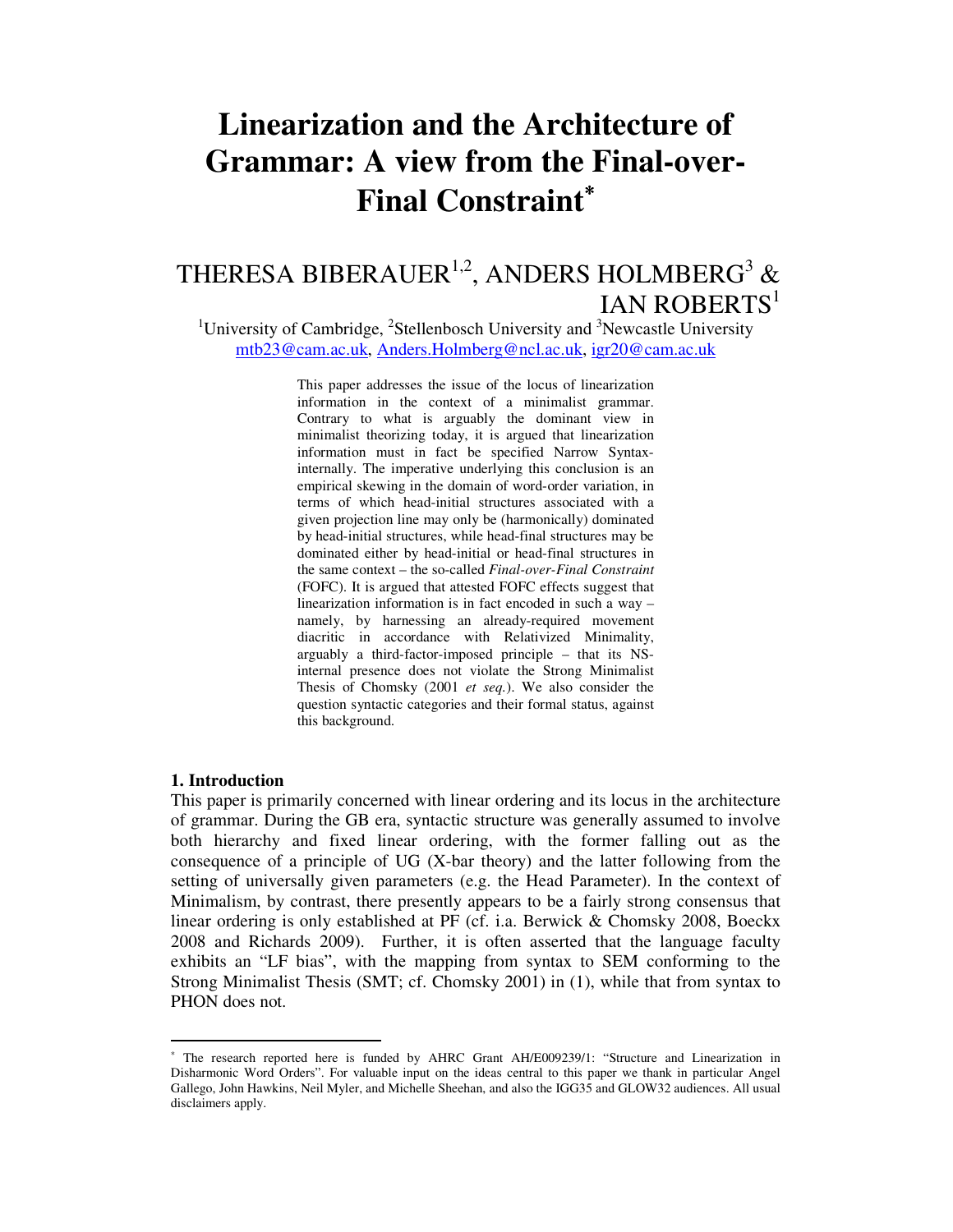(1) The **Strong Minimalist Thesis**: Language is an optimal solution to legibility conditions, i.e. it is a "perfect", maximally efficient solution to the conditions imposed by the interfaces, SEM and PHON.

The purpose of this paper is to take issue with these views, and to argue, firstly, that the commonly held "good design" expectation that linearization only comes into play at PF cannot in fact be correct and, secondly, that this fact undermines the view that PF, unlike LF, simply has to "make do" with the incomplete structural information that is fed to it. Our argument is based on a striking empirical asymmetry in the domain of attested word-order patterns, one which is not amenable to a parsimonious "late linearization" account.

 The paper is structured as follows: section 2 introduces the empirical facts and the word-order constraint that lead us to reconsider the role of linearization information in Narrow Syntax; section 3 outlines the proposed analysis of these facts; finally, section 4 considers the implications of the analysis and concludes.

# **2. A word-order asymmetry: introducing the Final-over-Final Constraint**

Building on Holmberg (2000), Biberauer, Holmberg & Roberts (2007; BHR) observe a skewing in the word-order patterns attested in the world's languages: while both types of "harmonic" order (i.e. consistently initial and consistently final) are readily found, only one of the expected "disharmonic" types surfaces, namely that involving head-initial phrases dominating head-final ones. This asymmetry is schematized in (2):



Evidence of the skewing in the disharmonic domain comes from a wide range of structures, discussed in more detail in BHR and also Biberauer, Newton & Sheehan (2009a,b) and Biberauer, Holmberg & Roberts (2009). Here we mention only three: (i) the apparent crosslinguistic absence of VOAux orderings, and (ii) the absence of VO languages with initial complementisers, and (iii) the diachronic pathways which languages appear to follow during the process of word-order change. As the discussion in section 3.3 will show, these empirical facts can be understood as reflexes of a general constraint, which may be formulated as follows:

# (3) **The Final-Over-Final Constraint (FOFC)**

For all heads  $\{\alpha, \beta, ...\}$  on a single projection line, if  $\alpha$  is a head-initial phrase and  $\beta$  is a phrase immediately dominating  $\alpha$ , then  $\beta$  must be head-initial. If  $\alpha$  is a head-final phrase, and β is a phrase immediately dominating α, then β can be head-initial or head-final.

*2.1. \*VOAux*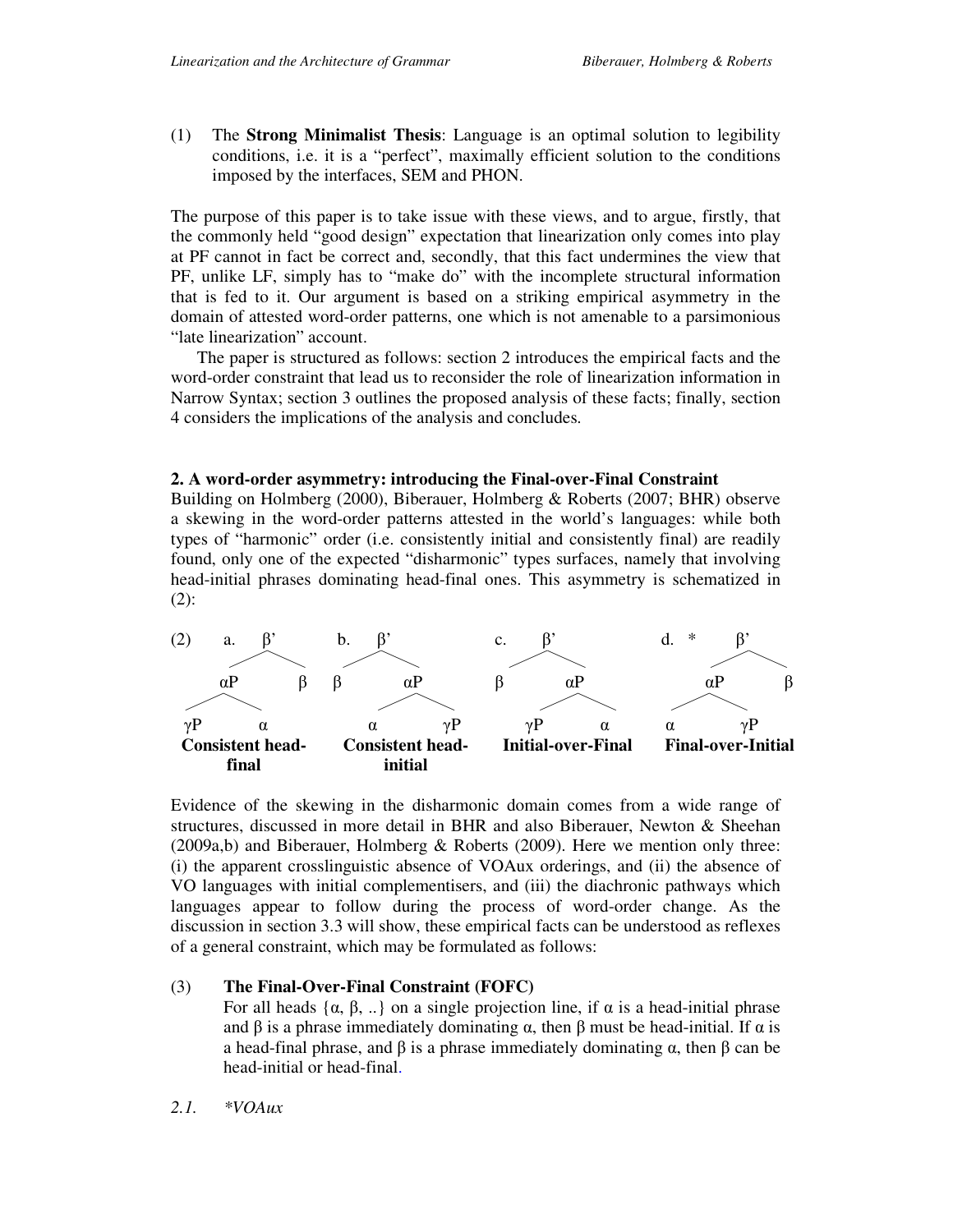Many Germanic varieties permit both harmonic and disharmonic permutations of Aux, V and O. Thus spoken Afrikaans, for example, allows both of the orders in (4a,b) and English-influenced Kaaps additionally permits (4c); no variety of Afrikaans, however, allows (4d), the FOFC-violating order:

| (4) | a.             | dat sy $\lceil_{DP}$ 'n brief] geskryf het                | $[OV-Aux]$ |
|-----|----------------|-----------------------------------------------------------|------------|
|     |                | that she a letter written has                             |            |
|     |                | that she has written a letter'                            |            |
|     | b.             | dat sy <b>het</b> $\lceil_{DP}$ 'n brief $\rceil$ geskryf | $[Aux-OV]$ |
|     | $\mathbf{c}$ . | dat sy <b>het</b> geskryf $\lceil_{DP}$ 'n brief          | $[Aux-VO]$ |
|     | d.             | * dat sy geskryf $[$ <sub>DP</sub> 'n brief] <b>het</b>   | $[VO-Aux]$ |

This pattern is replicated in other Germanic varieties, both modern and historical, in Finno-Ugric, and also in Basque and Italian Sign Language (cf. Cecchetto 2009). More generally, it appears to be the case that VOAux structures are exclusively permitted in languages featuring non-inflecting auxiliary elements, commonly designated *particles* (cf. i.a. Dryer 2009b for discussion of Niger-Congo languages permitting this structure). That particle-containing VOAux structures should not be viewed as counter-examples to (3) is strongly suggested by data such as the following:

| (5) | a.      | $y_9 - ca \text{ deyo}$ lo             | [Bwe-Karen]             |
|-----|---------|----------------------------------------|-------------------------|
|     |         | 1s <sub>G</sub> -see picture ASP       |                         |
|     |         | "I am looking at a picture"            |                         |
|     | $b_{1}$ | ce-do mi ja-kho phi má no $(*$ ja-kho) |                         |
|     |         | 3- say COMP 3- FUT take what           |                         |
|     |         | "What did he say that he would take?"  | (data from Dryer 2009a) |

Here we see that non-inflecting particles expressing tense-aspectual (auxiliary) information necessarily occupy a very different position to that in which inflecting auxiliaries obligatorily surface. Significantly, the FOFC-violating final position is never available to the latter, the same pattern that we see in more familiar European languages, all of which feature non-particle auxiliaries. This suggests that inflecting and particle elements are formally distinct in a way that is crucially relevant for FOFC. We return to this point in section 3.3 below.

# *2.2 The cross-linguistic absence of VO languages with final complementisers*

An oft-noted fact about the distribution of subordinating conjunctions (e.g. *that*) is that VO languages systematically lack sentence-final complementisers (Cs; cf. i.a. Hawkins 1990: 256-257, Dryer 1992: 102; 2009a). By contrast, many OV languages have initial Cs. According to the on-line *World Atlas of Language Structures* (*WALS*; Haspelmath et al. 2008), 54 clearly OV languages (out of a sample of 64) feature an initial adverbial subordinator ("because"), and this excludes familiar OV languages like German and Dutch, which, on account of their matrix V2 property, are listed as languages with "no dominant order"; only 2 VO languages are said to feature final adverbial subordinators, but see Newton (2008) for a critique of the descriptions underlying this classification. Evidently, then, there is a skewing in the distribution of complementisers.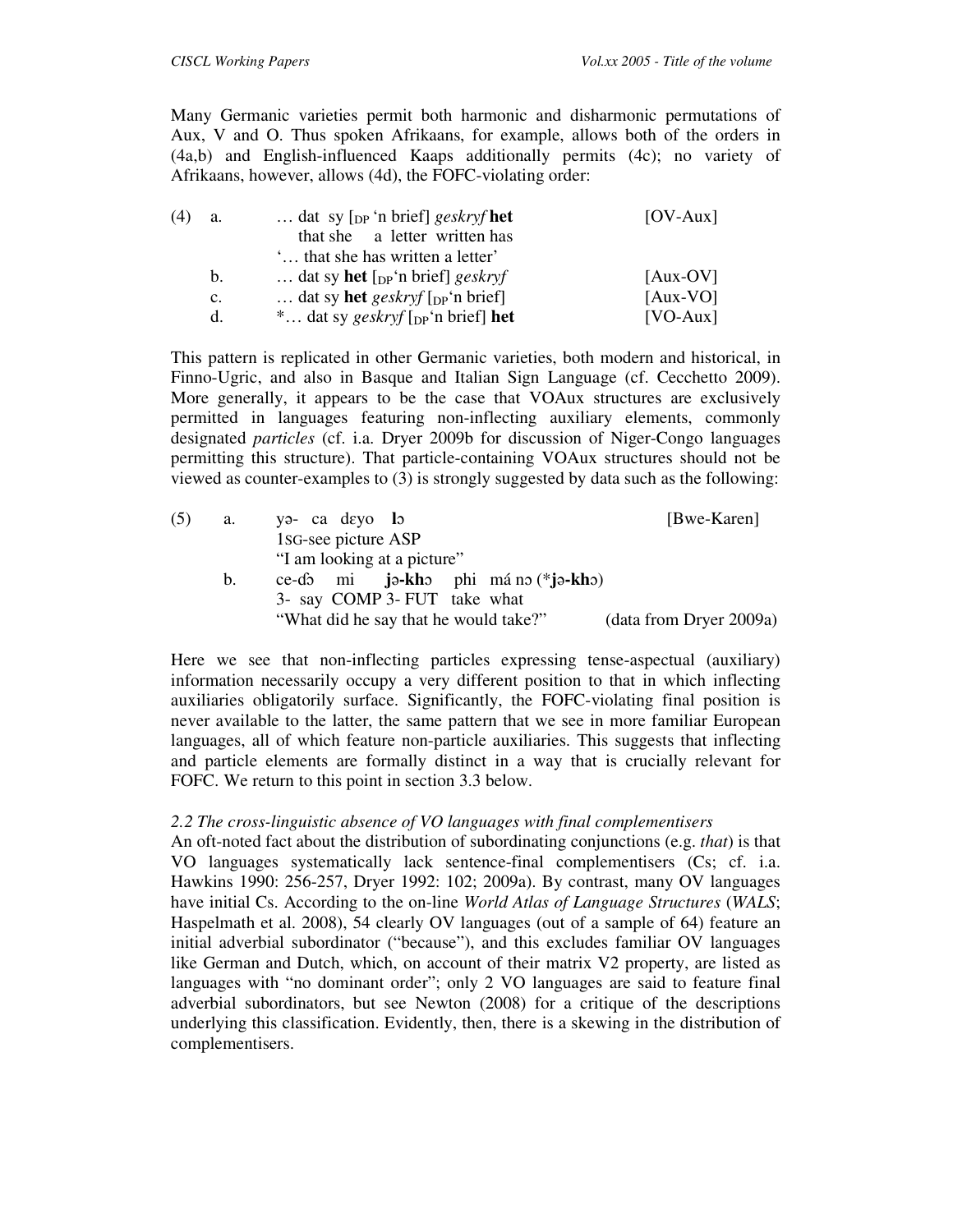On the assumption that C is on the projection line of V (cf. Grimshaw 1991),<sup>1</sup> the fact that VO languages systematically lack final Cs follows directly from (3), as the following diagrams show:



Worth noting here is that it appears to be necessary to draw a formal distinction between subordinating elements of the type illustrated above and so-called *C particles* such as the force particles in i.a. the Chinese dialects (Paul 2009), the Northern Italian dialects (Munaro & Poletto 2006) and Gungbe (Aboh 2006). Firstly, the latter are very commonly restricted to matrix contexts and secondly, comparison of the placement of these elements indicates that subordinators consistently surface in the expected initial position, while the particles surface in apparently FOFC-violating positions. The examples from Vietnamese below illustrate:

| (7) | a. | Tân mua gi <b>the</b> ?                    |
|-----|----|--------------------------------------------|
|     |    | Tan buy what PRT                           |
|     |    | 'What did Tan buy?'                        |
|     | b. | Anh đã nói (rằng) cô ta<br>không<br>tin    |
|     |    | believe<br>PRN ANT say that PRN NEG<br>PRT |
|     |    | 'He said that she didn't believe (him)'    |

Once again, then, there are indications that particles are, in some sense, special. Pending further research into their properties, we leave them aside here.

### *2.3 Diachronic evidence*

Absolute synchronic constraints are expected to have diachronic consequences. Thus if FOFC represents an absolute universal, we expect word-order change to proceed along certain pathways, specifically:

<sup>&</sup>lt;sup>1</sup> In the sense that it is part of the clausal functional sequence, it is clear that C should count as part of the extended projection of V. The fact that complementisers are sensitive to verbal properties such as finiteness further reinforces this impression.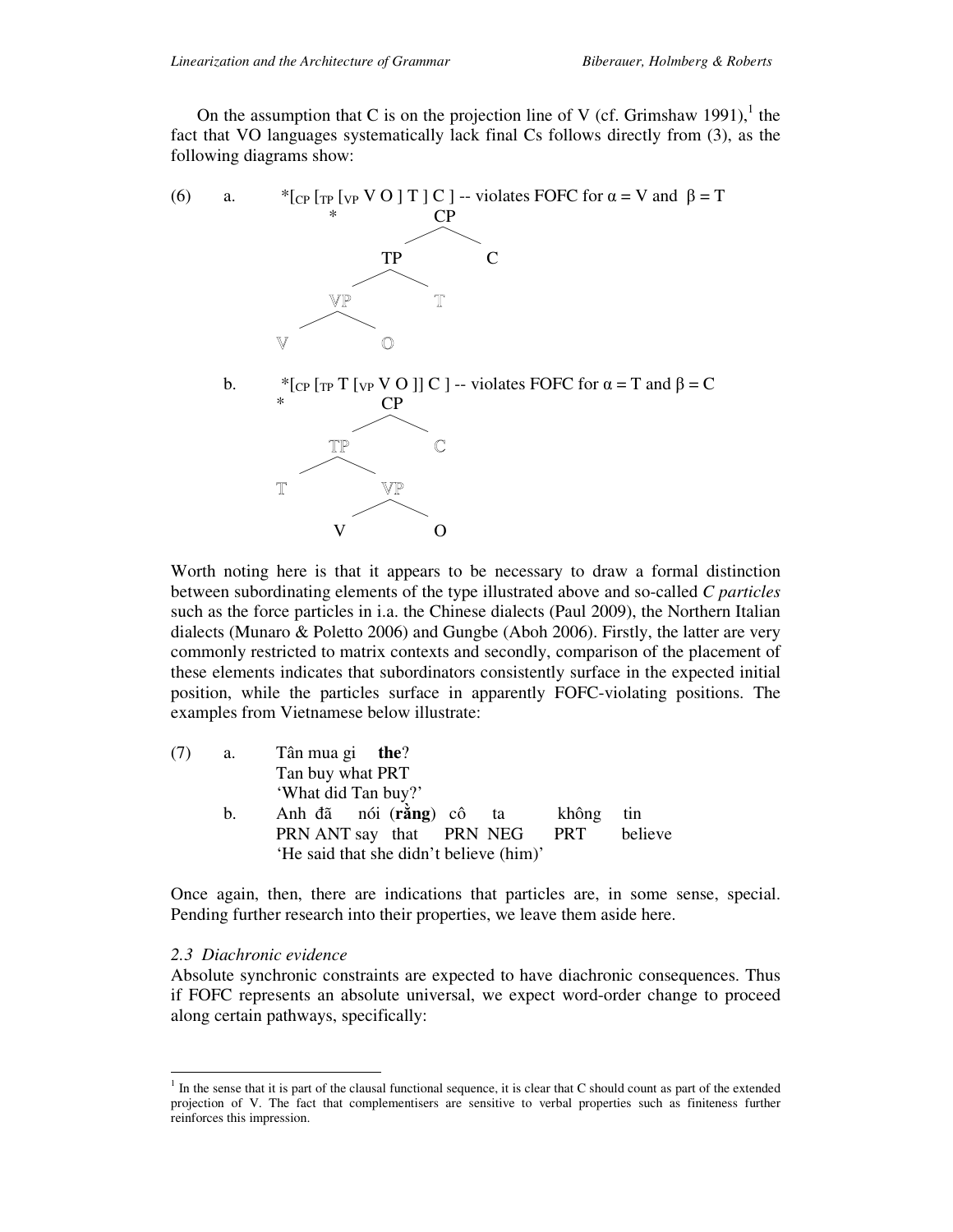Head-final to head-initial ("OV" to "VO") change must proceed "top-down": (8)  $[[[O \ V] \ I] \ C] \rightarrow [C \ [O \ V \ I]] \rightarrow [C \ [I \ [O \ V]]] \rightarrow [C \ [I \ [V \ 0]]].$ 

Head-initial to head-final ("VO" to "OV") change must proceed "bottom-up": (9)  $[C [I [ V 0 ]] ] \rightarrow [C [ I [ 0 V ] ] ] \rightarrow [C [ [ 0 V ] I ] ] \rightarrow [[ [ 0 V ] I ] C].$ 

Any other route entails FOFC violations at intermediate stages. Biberauer, Newton & Sheehan (2009a,b) present case studies from the history of Germanic and Ethiopian-Semitic, showing that directionality changes in languages belonging to these families conform to the expected FOFC-determined pathways. Further, it appears that Niger-Congo languages that have undergone varying amounts of initial to final change have likewise done so in the predicted "bottom-up" fashion (cf. Nikitina 2008 for recent discussion); similarly, the Sami languages within Finno-Ugric, appear to have undergone the reverse change "top-down".

# **3. Accounting for the asymmetry: a closer look at linearisation**

The previous section has shown that there appears to be a striking asymmetry in the domain of disharmonic word orders: while initial-over-final orders involving elements on a single projection line are relatively common, final-over-initial orders fail to surface. The same skewing is notably absent where structures involving elements associated with different projection lines occur together. Consider German (10):

 $(10)$  … dass sie gerne  $\lceil_{DP}$  ein Täschen Kaffee] trinkt that she gladly a cup-DIM coffee drinks "… that she enjoys drinking a cup of coffee"

Here a head-initial DP is dominated by a head-final VP, a pattern which is just as common among the world's languages as its inverse (cf. BNS 2009b for discussion and references). Since nouns define extended projections independently of the verbs with which they combine, (3) leads us to expect the absence of an asymmetry in this cross-categorial domain. A similar explanation may also account for the availability of head-initial PPs in V-final languages. Crucially for present purposes, the fact that the asymmetry in disharmonic word orders is not an across-the-board phenomenon suggests that an "external" account in terms of processing constraints is likely to be problematic (see, however, Cecchetto 2009, for a proposal along these  $lines^2$ ). Similarly, the observed facts and the added complication introduced by the non-total nature of the asymmetry make it unclear how a Head Parameter (HP)-based account would be able to rule out the problematic orders without stipulation. In the minimalist context, this is significant: as noted in the introduction, the view that linearization information, like phonological specifications more generally, has no place in NS and should therefore only be imposed at PF, possibly via a PF parameter, is widespread (cf. Biberauer 2008a and Richards 2009 for recent overview discussion and references). It is our contention, however, that the empirical facts mentioned above and the apparent universality of (3) fatally undermine the validity of this assumption. In what follows, we outline an analysis which facilitates a new and, importantly, FOFC-compatible perspective on linearization.

 2 John Hawkins (p.c.) confirms that his influential processing theory (Hawkins 1994, 2004) would not seem to offer a ready explanation for the observed facts.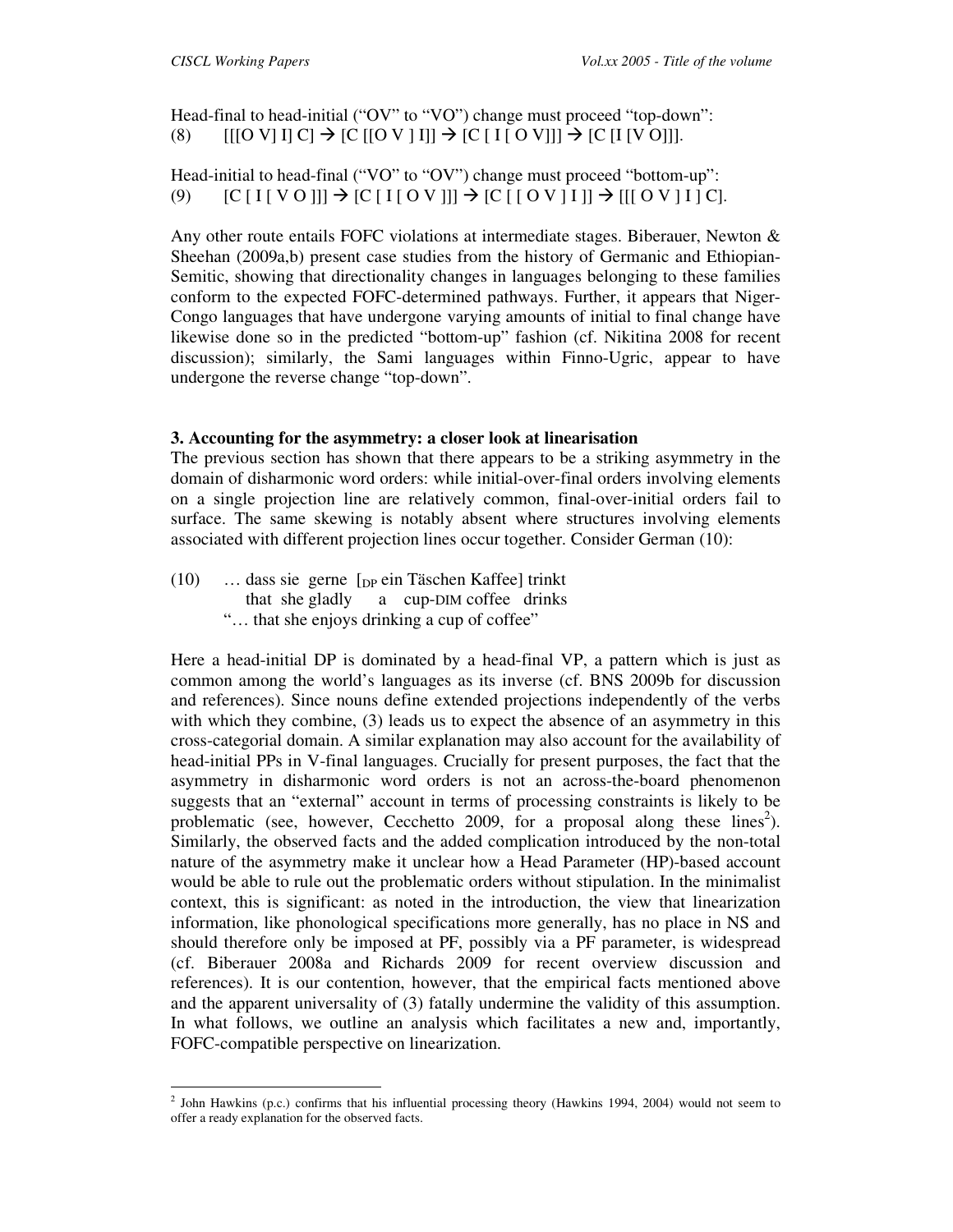#### *3.1 Theoretical background: the Probe-Goal-Agree system*

In terms of the Probe-Goal-Agree approach to syntactic derivations developed since Chomsky (2001), NS-internal movement is triggered by (generalized) EPP-features. Crucially, these features must be thought of as distinct from the formal features involved in Agree operations: unvalued features on a given head (loosely designated the *Probe*) may probe corresponding valued features on one or more heads (loosely designated the *Goal*) in their c-command domain, thereby effecting Agree operations. Importantly, feature valuation, which is the outcome of Agree, is therefore not dependent on the creation, via movement, of specific local configurations (Spec-Head or Head-Head), as was the case in earlier checking-based theories. Agree-driven movement, instead, only takes place if a given probe is associated with an EPPfeature. As pointed out by Pesetsky  $\&$  Torrego (2001), movement triggers may therefore essentially be viewed as "a feature-of-a-feature", i.e. as diacritics.

 Movement need, however, not always be Agree-related; phase-heads specifically are assumed to be able to trigger *non*-Agree-mediated movement of elements to their edge, via so-called Edge Features/ $EFs<sup>3</sup>$ , which they may or may not "spread" to the heads they select. We assume these EFs to be identical to the generalized EPP-features mentioned above and henceforth represent movement triggers as ^.

#### *3.2 Linearization and movement*

-

The apparatus outlined in the previous section leads us to expect the following types of movement:

- (11) a. Agree-driven movement: e.g. v  $[\phi^{\wedge}]$ , where v's  $\phi$ -probe is associated with a movement trigger.
	- b. Non-Agree-driven movement: e.g.  $v^{\wedge}$ , where  $^{\wedge}$  is a free-standing trigger not specifically associated with any of a head's contentive features (see note 3).

Building on insights in Rizzi (2008), we suggest that there is in fact a third species of movement, namely Selection-driven movement (cf. also Holmberg 2000 and Julien 2002 for early proposals along these lines; Pesetsky & Torrego 2006 and Cecchetto & Donati 2009 also assume Selection to involve probing, although their proposal differs from that made here). For Rizzi, Agree may be viewed as Internal Search, whereas Selection is External Search; a head can therefore be thought to probe either the structure which it c-commands or the Lexical Array which is at that time feeding the derivation. Since the features triggering Internal Search are uncontroversially assumed to have the option, subject to parametric variation, of being associated with  $\wedge$ , the question arises why the same should not be possible for those triggering External Search. More specifically, if External Search is in fact driven by c-selection features, we might expect these features, like their Agree-triggering counterparts, also to have the parametrically determined option of being associated with  $\wedge$  or not. Our contention is that this option does in fact exist, and that the non-availability of this mode of

<sup>&</sup>lt;sup>3</sup> Worth noting here is that the phase head-related EFs discussed here should not be confused with the generalised Merge features, also designated *Edge Features*, ascribed to every lexical item in Chomsky (2006 *et seq.*): as languages do not differ in respect of the fact that their lexical items may undergo External Merge/EM, whereas they do differ in respect of whether already-merged, and thus EF-bearing, items can trigger movement (Internal Merge/IM), it may be necessary to draw a distinction (*contra* Chomsky 2006:17, 2008:144). We leave open the possibility that non-Agree-driven movement simply involves a head associated with two EFs, i.e. an EM-triggering EF which bears a further IM-triggering EF as a secondary feature.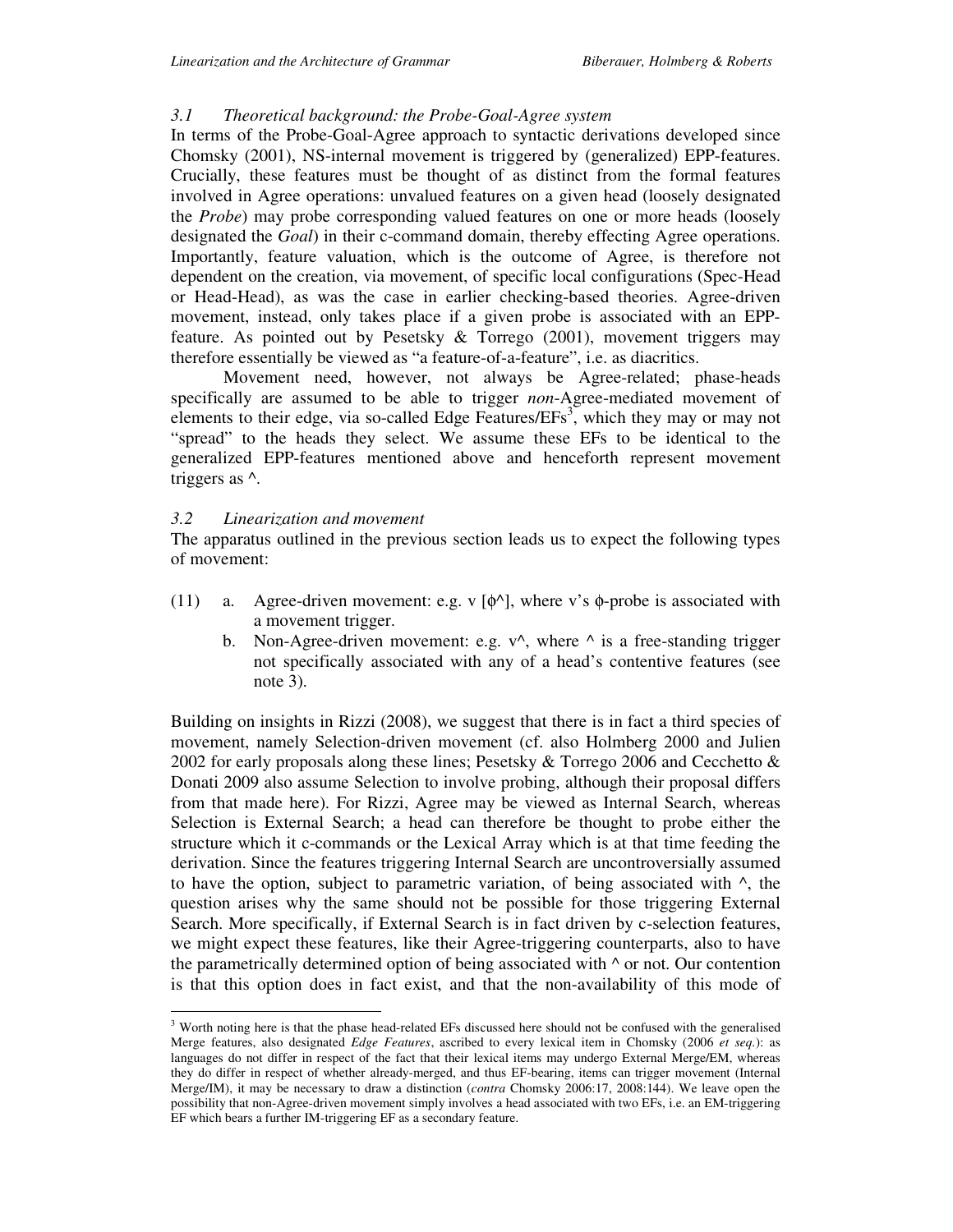movement, just like the non-availability of movement more generally (cf. Chomsky 2005), would have to be *stipulated*. Specifically, we propose that c-selection-driven movement triggers comp-to-spec movement, with the selected XP raising into the specifier of its selector.<sup>4</sup> Further, we argue that interpreting  $\wedge$  in the usual manner as a trigger for *leftward* movement paves the way for a principled account of the FOFC constraint, one which has important implications for our understanding of the architecture of the grammar.

# *3.3 Accounting for the asymmetry*

Assuming the movement options outlined in (11) plus the existence of Selectiondriven movement, we are led to expect that languages may differ in respect of:

(a) whether given heads feature or lack  $\wedge$ ; and, if  $\wedge$  is present,

(b) whether  $\wedge$  is free-standing or associated with Selection or with Agree features. If  $\wedge$ -distribution were completely free, with heads being able to bear or lack  $\wedge$ independently of one another and independently of the nature of  $\wedge$ 's association, the crosslinguistic occurrence of "harmonic" patterns would reduce to an unexplained coincidence: in the context of the system assumed here, "harmony" falls out from heads systematically lacking or bearing  $\wedge$  (head-initial and head-final systems, respectively). Similarly, the discrepancy that lies at the heart of FOFC cannot be accounted for if heads may either bear or lack c-selection-related  $\land$  independently of one another. To capture the observed skewings, a formal constraint on the distribution of (c-selected) ^ (henceforth: *^*) along the lines of (12) appears to be necessary:

(12) If a non-lexical head  $X<sup>n</sup>$  in the extended projection E of a lexical head L has  $\wedge$ associated with its selection feature for a lower head  $X^{n-1}$ , then so does  $X^{n-1}$ .

In terms of (12), higher heads on a given projection line may only bear  $\wedge$  if the lower heads on that projection line do so. If v is  $v^{\wedge}$ , V will therefore also have to be V $^{\wedge}$ . Where auxiliaries are v-elements, this constraint ensures that VOAux orders will remain unattested, this order requiring  $v^{\wedge}$  to select V, in contravention of (12). By transitivity, the same is true of cases where auxiliaries are T-elements. VOAux orders derived via c-selection-driven movement are therefore ruled out, as desired. By contrast, the inverse disharmonic order – AuxOV – is ruled in since this order results when V bears  $\wedge$ , but v lacks this diacritic. Assuming C to be part of the V's extended projection, VOC is likewise ruled out: this case would involve  $C^{\wedge}$  dominating  $^{\wedge}$ -less lower clausal heads, in contravention of (12). Frequently attested COV (cf. Latin, West Germanic, Turkish, etc.) is, however, expected to be permitted since this ordering entails (a) lower head(s) bearing  $\gamma$ , while C lacks this diacritic. (12), then, offers a formal account of the synchronically attested FOFC asymmetries discussed in sections 2.1 and 2.2 above. The diachronic facts noted in section 2.3 likewise follow since we expect (12) to determine the shape of all synchronic grammars including the successive grammars involved in change scenarios; intermediate grammars may not, therefore, entail a violation of (12).

 (12) also allows us to understand why cases in which FOFC appears to be violated would arise. Consider first the case of V selecting DP. Unlike V and v/T/C, V

<sup>4&</sup>lt;br><sup>4</sup> C-selection-driven movement therefore violates anti-locality (cf. i.a. Pesetsky & Torrego 2001 and Abels 2003). To the extent that anti-locality still holds of *non*-c-selection-related movements, earlier arguments contra antilocality stand, with the anti-locality violation in the c-selection case being justified in SMT terms as it entails that an already required movement diacritic ( $\land$ ) may also be harnessed to signal directionality information (see section 4 for further discussion).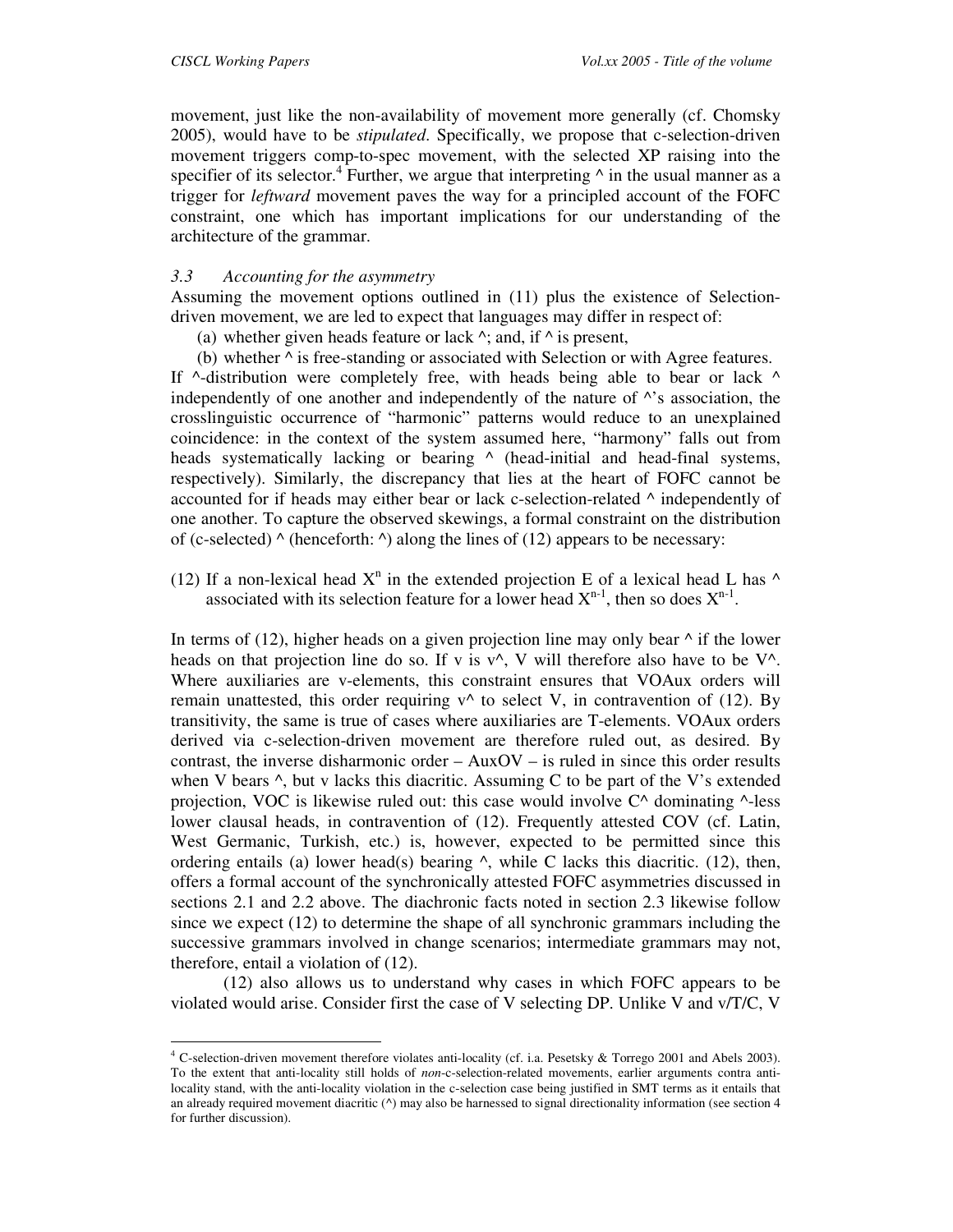and D are not part of the same projection line: while the former are all heads on the clausal projection line,  $-$  the main "spine" in a clausal structure  $-$  D represents a functional head associated with a distinct "spine", the extended projection of N. As such, (12) does not lead us to expect  $V^{\wedge}/v^{\wedge}$  dominating D to be any more problematic than V/v dominating D^, precisely what the typological record suggests.

To the extent that Ps are lexical categories which therefore initiate extended projections independently of N and V, we are also led to expect both  $V^{\wedge}/v^{\wedge}$  and Pcontaining grammars, i.e. grammars in which initial PPs are dominated by final V/vPs, and the inverse, non-FOFC-violating word order, i.e. initial V/vPs with final PPs. This seems to be correct (cf. Haspelmath et al. 2008), although it is worth noting that Pdirectionality does appear to harmonise very strongly with V-directionality (cf. also Dryer 1992, 2009a). Also worth noting in connection with Ps is the non-uniform nature of the elements ascribed to this class: while some Ps exhibit formal properties more typical of lexical categories, others appear to instantiate "light"/functional elements (cf. van Riemsdijk 1998, the contributions in Asbury et al. 2008, and much recent work by Peter Svenonius). This discrepancy is particularly evident in the context of circumpositional structures, where the difference in the linearization properties of the two Ps coincides with differences in their semantic, phonological and grammatical properties (essentially, one P is "light"/more functional head-like, the other is "strong"/more lexical head-like). The expectation in the present context is, then, that (more) lexical Ps may exhibit directionality at odds with the nominal and/or verbal heads they dominate and/or are dominated by – since they count as the bottom of a new extended projection – whereas functional Ps may not – since only lexical heads count as bottoms of projections. This prediction remains to be fully tested, but seems correct for familiar West Germanic circumpositional structures.

 As noted in sections 2.1 and 2.2, there are numerous contexts in which socalled *particles* – roughly, non-inflecting "little words" – appear to violate FOFC.<sup>5</sup> The question is why this should be so? Given how little is presently understood about the formal properties of particles, it is difficult to answer this question with any degree of confidence. We, however, take data of the type illustrated in (5) and (7) to indicate that particles should not simply be viewed as exponents of the same functional heads as those realised by composite elements, e.g. an auxiliary which expresses not only tense, but also agreement and possibly mood or voice or evidentiality, etc., or a Celement which expresses not just subordination, but also finiteness and possibly also mood and/or evidentiality, etc. Particles, instead, appear to realise sub-heads associated with "cover-term" heads like v, T, C and D (consider, for example, Aboh's detailed (2004, 2006) illustrations of this state of affairs in Gungbe). If particles are indeed a (sub)type of functional head, however, we would expect them to be FOFCrespecting elements, which cannot therefore bear  $\wedge$  in structures featuring lower heads lacking ^. Worth noting here is that two aspects of the formal realisation of particle elements suggest that a functional-head analysis may not be correct. To see this, it is necessary to clarify what is meant by 'lexical' and 'functional' category in the context of the theoretical framework adopted here.

Taking canonical cases like V and N as our point of departure<sup>6</sup>, a reasonable

-

<sup>&</sup>lt;sup>5</sup> Worth noting here is the fact that Greenberg (1963), similarly, observed that particles frequently emerge as outliers in the context of the typological word-order generalisations he established. He therefore disregarded them.

 $6$  In referring to *N* and *V* here, we leave aside the possibility that N and V may in fact be complex heads derived via prior merger with nominalizing and verbalizing heads (cf. Myler 2009 for discussion which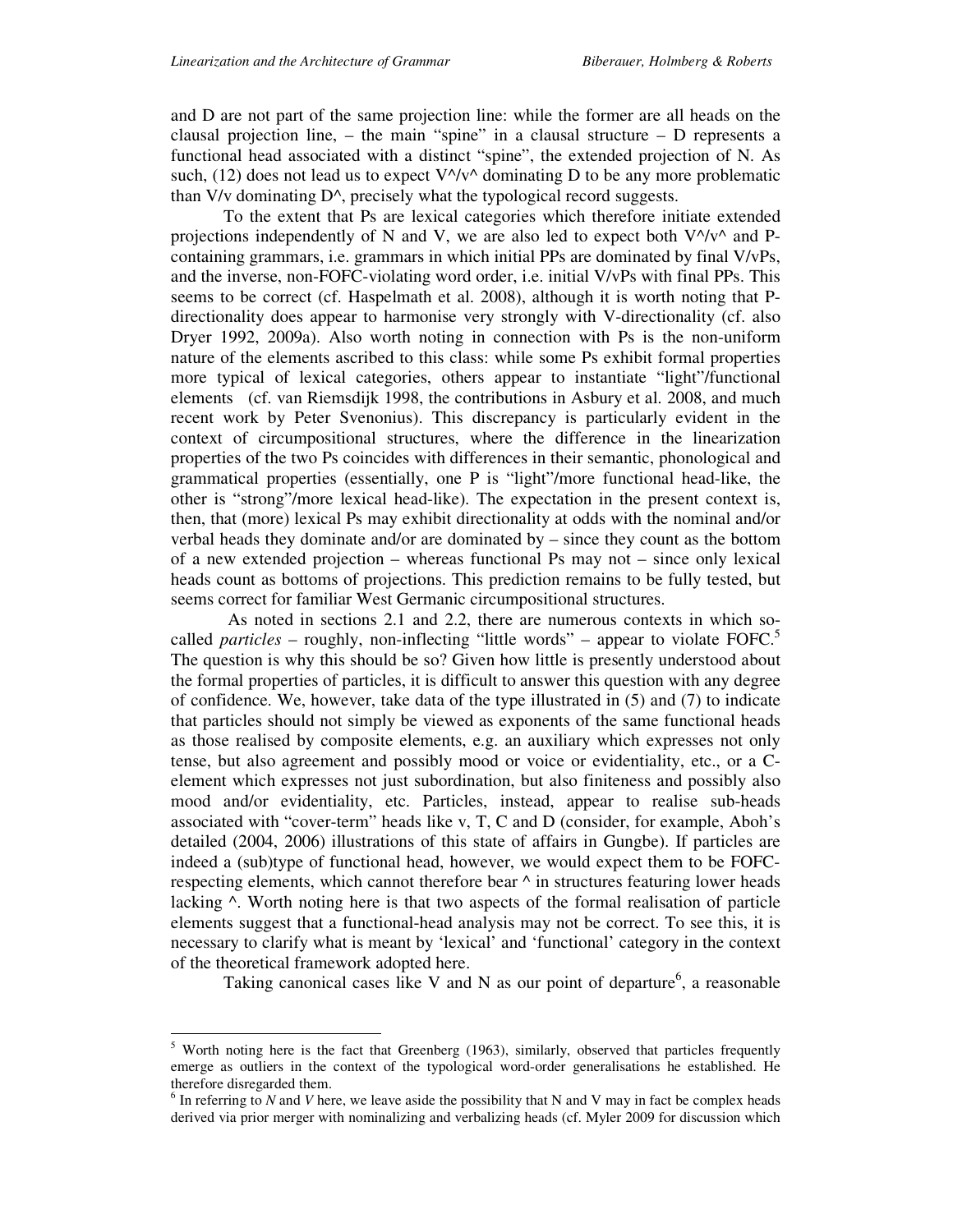-

interpretation would be that lexical categories are elements which may only probe externally, i.e. whose NS-relevant featural make-up entails at most a categorial specification (see note 6) and c-selection features, with Internal Agree-related features being entirely absent; in turn, functional categories are those which may probe both internally and externally, in the manner usually assumed. Against this background, particles emerge as a rather unusual type of functional head since their formal realisation systematically fails to give any evidence of the Internal Agree operations they are expected to be involved in: although there is no requirement for PF to spell out NS-internal Agreement operations, it is clear from examples such as those given in (5) and (7) that it is meaningful to draw a distinction between agreement- and nonagreement-reflecting elements, with the latter exhibiting peculiar behaviour that seems to be absent with the former. The extent to which particles are involved in Internal Agree (i.e. standard probing) operations is therefore unclear. Secondly, it is notable that the semantics (and pragmatics) of particles is more idiosyncratic and difficult to pin down than that of non-particle functional elements, a state of affairs which to some extent resembles the situation with lexical elements. In the cases where this is less obviously true (e.g. Focus particles), it is worth noting that the particles in question appear to lack not only Internal Agree-triggering probes, but also c-selectionrelated (External Agree-triggering) properties: these elements may combine with XPs of any type. As such, the only possible "point of attachment" for  $\wedge$  would be the EFs of the relevant elements (cf. section 3.1 above). Particles of this type, then, would not violate (12) since their  $\wedge$  is not c-selection-related. Assuming particles not to be a homogenous category, with the absence of both internal and external probes not being definitive of the entire class, we are left with the question of how particles which do appear to c-select (i.e. those which seem to surface in fixed hierarchical positions) can be accounted for. The proposal here is that these particles may in fact be lexical rather than functional elements, i.e. elements bearing only c-selection, but not Agree-related probes. As lexical elements, they cannot count as part of the extended projection of the structure they dominate, with the result that  $(12)$  is once again respected. We leave the details of this matter to future research, noting here only that current theoretical assumptions may facilitate valuable, but until now, unexplored insights into the nature of syntactic categories.

 What we have seen so far is that (12) appears to fare well in accounting for the asymmetry discussed in section 2. A question that arises given the discussion of particles, which highlights that head-finality need not only result from c-selectiondriven movement, is how unattested orders derived via Agree- or EF-related movement (cf. section 3.2) can be ruled out. Why, for example, is it not possible for SVOAux orders to be derived via one of these alternatives modes of movement, neither of which violates (12)? Starting with EF-related movement, we follow BHR in assuming SVOAux orders derived in this way to be ruled *in*, but, crucially, to be associated with typical A' interpretive properties (focus, etc.). This seems to be correct (see BHR for discussion). As far as Agree-related movement (involving piedpiping) is concerned, we again follow BHR, this time ruling *out* this possibility on the grounds that the phase-based way in which derivations proceed, with material in the complement domain of phase heads undergoing Radical Spellout and therefore being unavailable for subsequent movement operations, precludes the generation of Agree-driven SVOAux structures (again, see BHR for discussion). This last case

suggests that verbalizing v and transitivity, etc-determining v cannot be one and the same entity). The point here is crucially that we assume lexical categories to be categorially specified.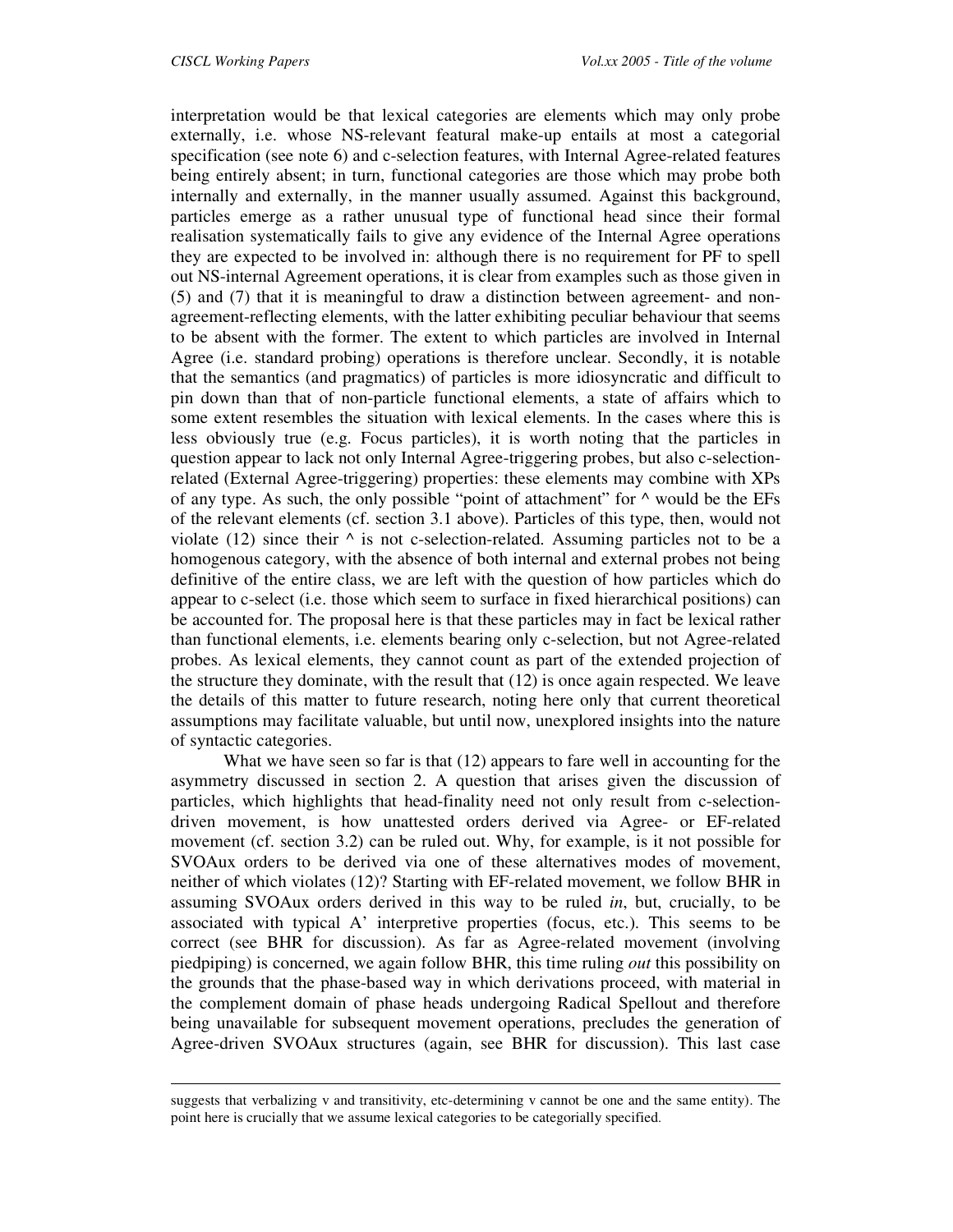highlights the important fact that FOFC effects are not uniquely the consequence of (12), but that they in part also follow from independently motivated architectural considerations.

# **4. Implications and conclusions**

The preceding discussion has argued for a model of the language faculty in terms of which linearization information is present in NS. At first sight, this proposal might seem to conflict with (1) since a system in which purely hierarchical syntactic structure is converted into linear structures at the PF interface, i.e. at the point at which it is first *needed*, may intuitively seem like the most economically designed one; having the information available throughout the derivation, where it serves no purpose, seems unnecessary (another instance of "look ahead"), particularly if a principled mechanism can be uncovered to govern hierarchy-linearisation conversion.

We have argued, however, that a striking skewing in the typological record suggests that the language faculty cannot in fact be constructed in this way: headdirectionality options are subject to the constraint in (12), which entails that the directionality of individual heads is dependent on the directionality of certain others. It is not clear how the effects of this constraint may be imposed at PF, other than by stipulation. One could, of course, interpret  $\wedge$  as a PF diacritic, interpreted as signalling that the complement of a ^-bearing head be linearised to its left. This would, however, entail the postulation of a specifically PF-legible diacritic, i.e. a special device relevant to PF only. Furthermore, it would leave unexplained why ^ should signal leftward and not rightward linearization, with the question of whether this system implies that head-final structures are "more marked" than head-initial ones also arising. By contrast, (12) viewed as an NS-internal constraint, drawing on devices evidently required by the computational system, emerges as a very natural constraint.

Firstly, it references c-selection features and the movement diacritic  $(^{\wedge})$ , both of which are independently required, the latter to enable the computational system to construct both discourse-neutral and discourse-marked structures (cf. the so-called *duality of semantics* property of natural language syntax). Secondly, since movement is always leftward (cf. Abels 2008 for overview discussion), the fact that  $\wedge$  should signal leftward placement of complements also follows directly: linearization is just another movement-derived effect. Thirdly, the constraint in (12) in its essence states that the distribution of  $\wedge$  is subject to a "no skipping" constraint of the type that is familiar from Relativised Minimality (RM, Rizzi 1990, 2001): just like other movement types (Agree-driven, non-Agree-driven, etc.) cannot "skip" an intermediate position of the same type, the distribution of c-selection-related ^ cannot "skip" an intermediate c-selecting head within the same extended projection. All three of the movement types discussed in section 3.2 and 3.3 above therefore respect RM, which appears to be a syntax-internal constraint, though undoubtedly one imposed by thirdfactor considerations (cf. BHR 2009 for more detailed discussion). Furthermore, viewing linearization as the consequence of a species of movement operation opens the possibility of moving beyond the view that (partially) head-final languages are somehow "more marked" than their head-initial counterparts: if linearization-related movement is simply one species of movement, it is clear that the "calculation" as to how "marked" a language is in movement terms should include not just linearization movements, but movement operations *tout court*. In this context, the oft-observed fact that OV languages tend to be *wh*-in situ takes on a new significance.

The picture that emerges, then, is of a system which satisfies the SMT by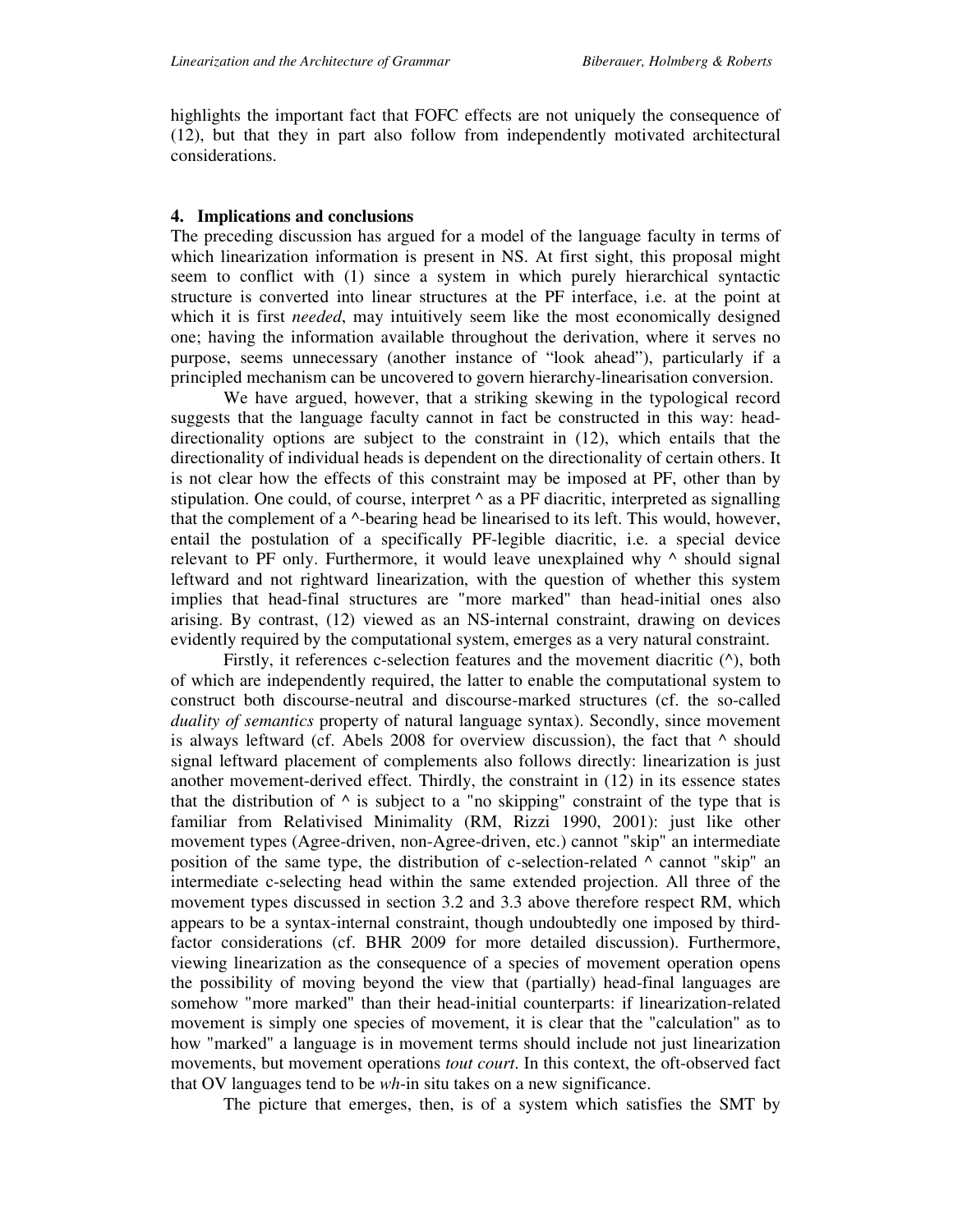harnessing the movement diacritic it independently requires to facilitate "duality of semantics" not only to fulfil this design requirement on natural language, but also to solve a further design requirement, namely that of ultimately delivering linearised strings that can be externalised in a temporal dimension. Viewed from this perspective, the NS-internal presence of linearization information can be viewed as the reflex of a system which is constructed so as to make maximally economical use of its necessary components, the diametric opposite of the standardly held view. Evidently, many aspects of the proposal outlined here require more detailed, systematic working out, something which space constraints preclude in the present context (but cf. BHR 2009). The aim here was simply to outline some low- and highlevel architectural consequences of rejecting the currently dominant minimalist view that linearization information has no place in syntax; if the ideas in this paper are on the right track, there would appear to be no need to assume the currently muchdiscussed "LF bias" in the context of the SMT.

# **References**

- Abels, K. (2003) Successive Cyclicity, Anti-Locality and Adposition Stranding. Ph.D. dissertation: UConn.
- Abels, K. (2008) Towards a restrictive theory of (remnant) movement. *Linguistic Variation Yearbook* 7: 53-120.
- Aboh, E. (2004). *The Morphosyntax of Complement-head Sequences: Clause Structure and Word Order Patterns in Kwa.* New York: OUP.
- Aboh, E. (2006) Complementation in Saramaccan and Gungbe: The case of C-type modal particles. *Natural Language and Linguistic Theory 24*, 1-55.
- Asbury, A., J. Dotlačil, B. Gehrke & R. Nouwen (2008) *Syntax and Semantics of Spatial P*. Amsterdam: Benjamins.
- Berwick, R. & N. Chomsky (2008) Biolinguistics: Its current state of development. Unpublished ms: MIT.
- Biberauer, T. (2008) Introduction. In T. Biberauer (Ed.) *The limits of syntactic variation*, (pp.1-72). Amsterdam: Benjamins.
- Biberauer, T., A. Holmberg & I. Roberts (2007). Disharmonic word-order systems and the Final-over-Final-Constraint (FOFC). In A. Bisetto & F. Barbieri (Eds.) *Proceedings of XXXIII Incontro di Grammatica Generativa*.
- Biberauer, T., A. Holmberg  $\&$  I. Roberts (2009). A hierarchical universal and its consequences. Talk given at GLOW 32 (Nantes).
- Biberauer, T., G. Newton & M. Sheehan (2009a) Limiting synchronic and diachronic variation and change: the Final-Over-Final Constraint. To appear in *Language and Linguistics*.
- Biberauer, T., G. Newton & M. Sheehan (2009b) Impossible changes and impossible borrowings. To appear in A. Breitbarth, C. Lucas, S. Watts & D. Willis (Eds.) *Continuity and Change in Grammar*. Amsterdam: Benjamins.
- Boeckx, C. (2008) Approaching parameters from below. Unpublished ms: Harvard.
- Cecchetto, C. (2009) Backward dependencies must be short. A unified account of the Final-over-Final and the Right Roof Constraints and its consequences for the syntax/morphology interface. To appear in T. Biberauer & I. Roberts (Eds.) *Challenges to Linearisation*. Berlin: Mouton.
- Cecchetto, C. & C. Donati (2009). On Labeling: Principle C and Head Movement. To appear in *Syntax*.